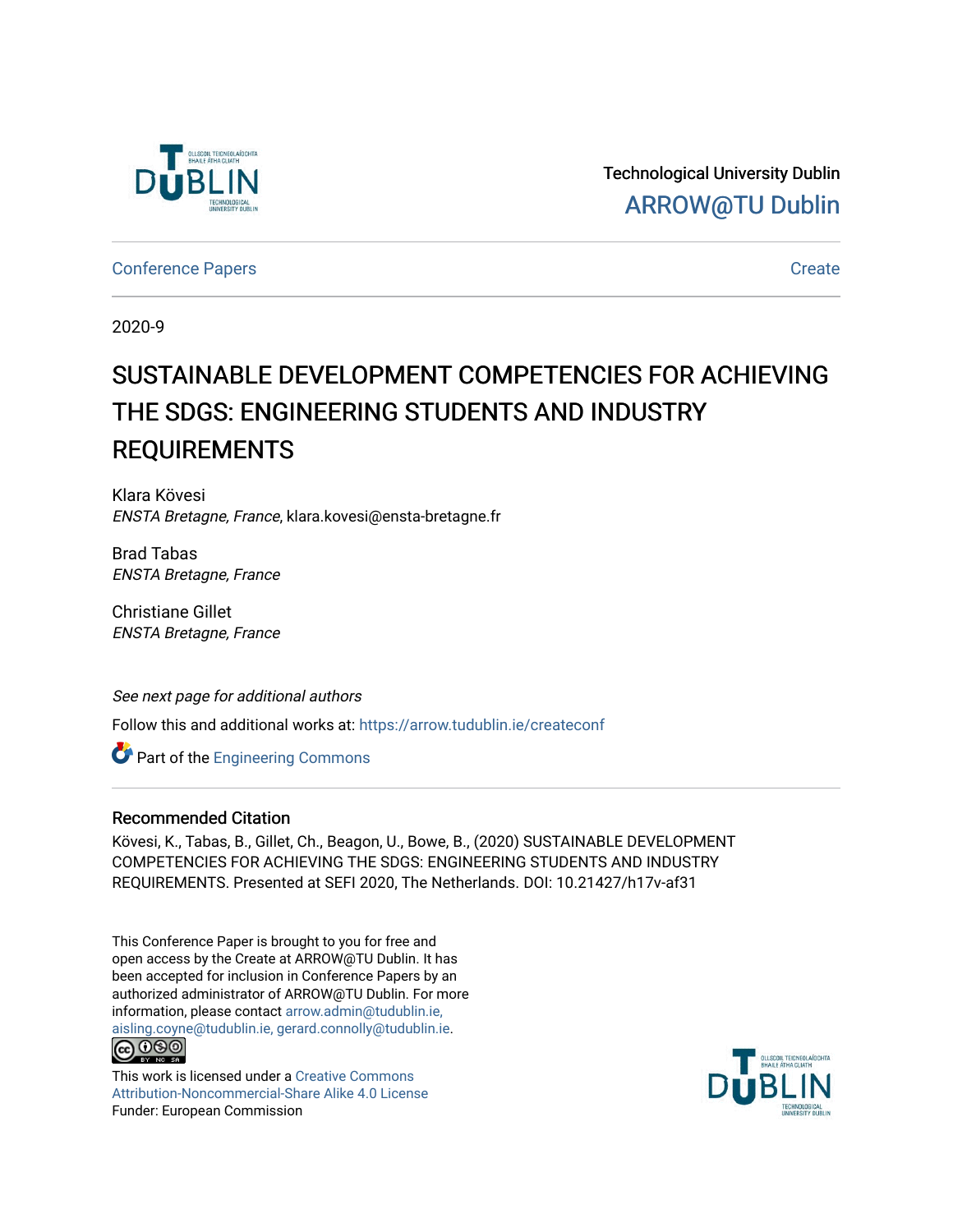#### Authors

Klara Kövesi, Brad Tabas, Christiane Gillet, Una Beagon, and Brian Bowe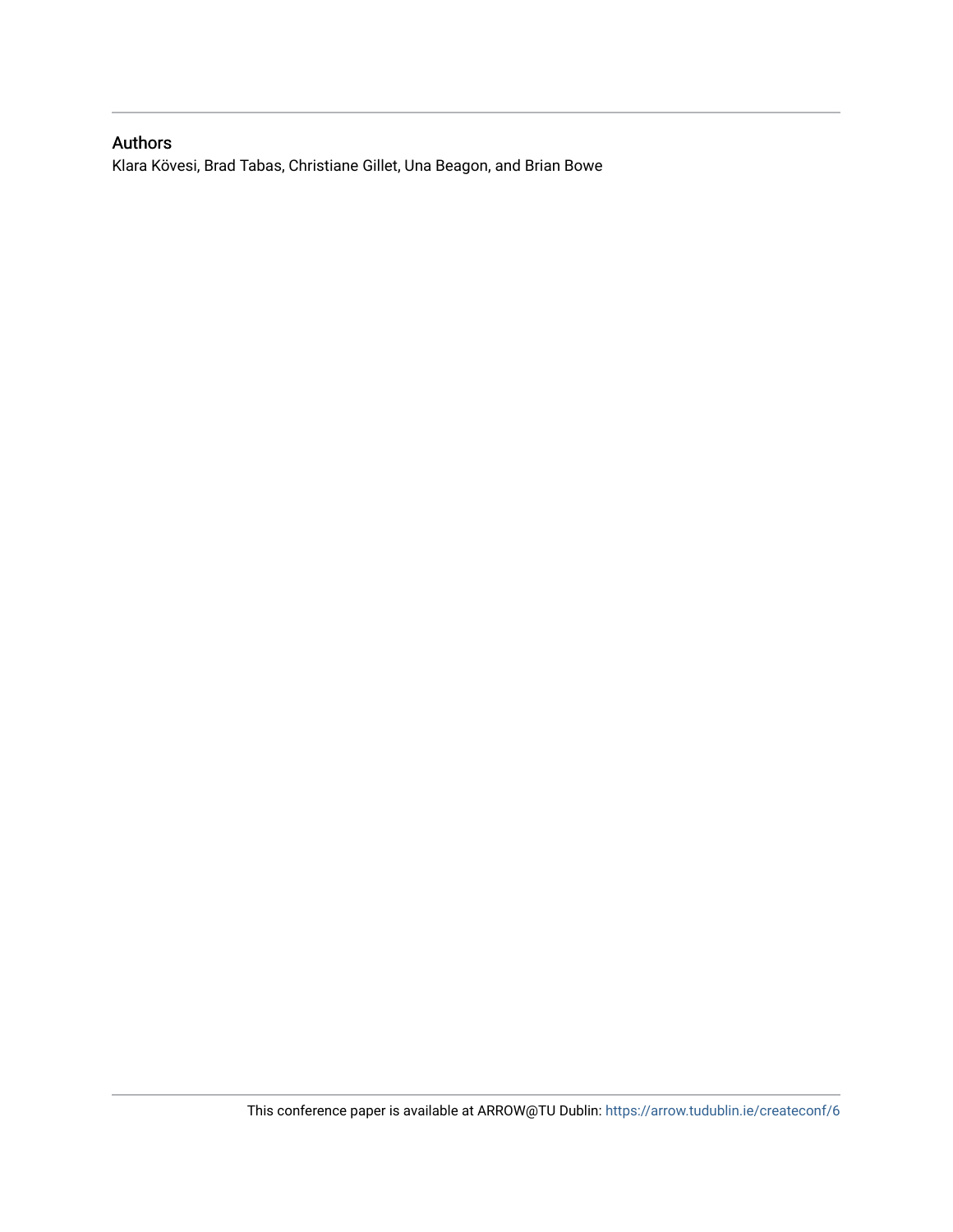# **SUSTAINABLE DEVELOPMENT COMPETENCIES FOR ACHIEVING THE SDGS: ENGINEERING STUDENTS AND INDUSTRY REQUIREMENTS**

**K. Kövesi**<sup>1</sup> ENSTA Bretagne Brest, France

**B. Tabas** ENSTA Bretagne Brest, France

**Ch. Gillet** ENSTA Bretagne Brest, France

**U. Beagon** TU Dublin Dublin, Ireland

**B. Bowe** TU Dublin Dublin, Ireland

*Conference Key Areas: Future engineering skills and talent management Keywords: Sustainable development competencies, Engineering education, The Needs of French Industry*

# **ABSTRACT**

This paper will provide an insight into how French engineering students and employers perceive the competencies needed to meet the UN Sustainable Development Goals (SDG). It draws on the findings of two exploratory focus group studies carried out in the context of the A-STEP 2030 European Project. Our results indicate significant differences in the awareness of sustainability goals among respondents, but a relatively high level of convergence around the skills and competencies that appear most necessary for attaining sustainable development. The respondents considered that technical knowledge and skills were adequately included within French engineering school curricula, yet they felt that achieving the SDGs would demand that more emphasis be placed on the development of transversal skills. According to our results, engineering schools need to more comprehensively integrate transversal skills and competencies. Our findings also suggest that this may best be achieved via

*<sup>1</sup> Corresponding Author: K. Kövesi*

-

*klara.kovesi@ensta-bretagne.fr*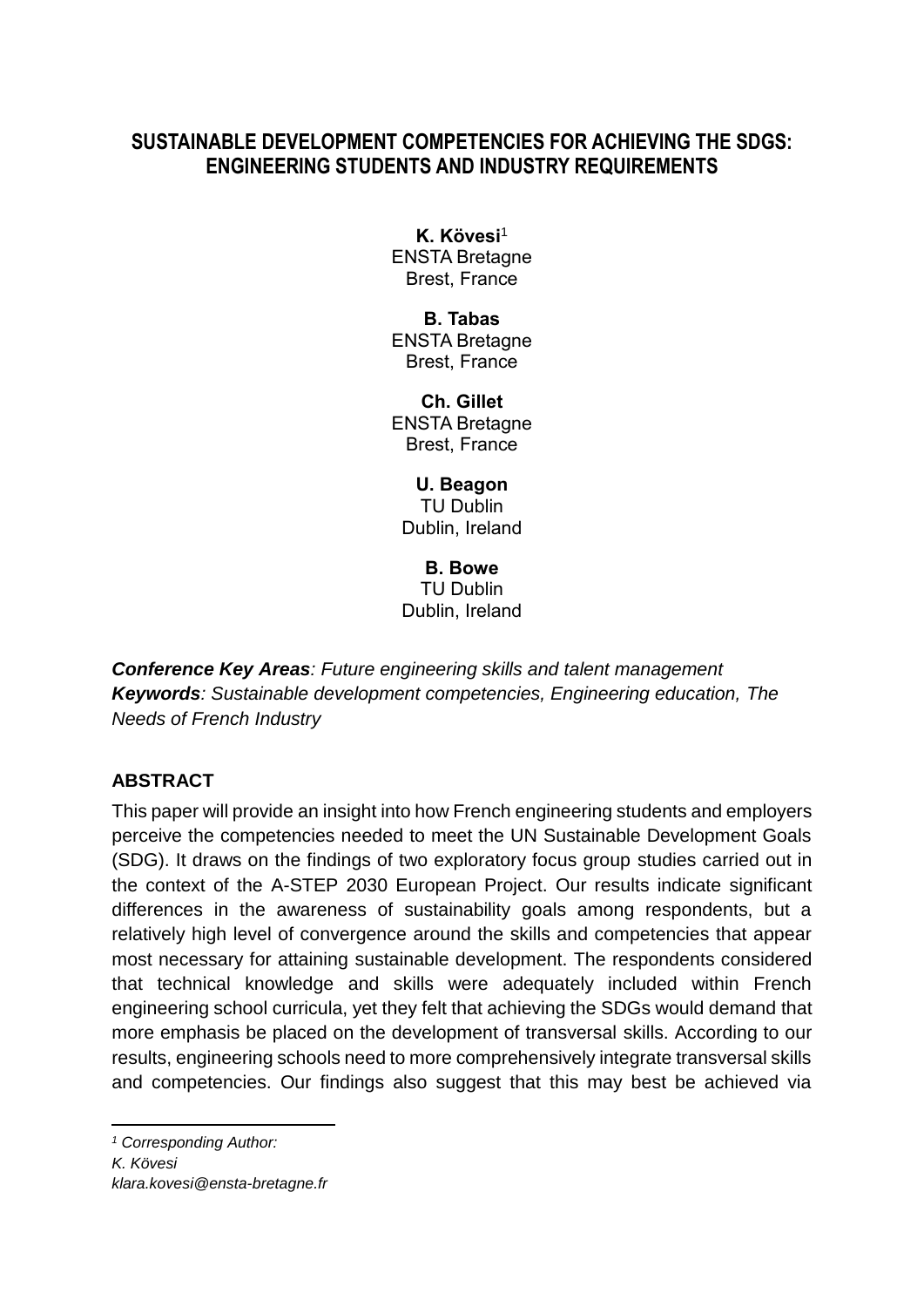interdisciplinary teaching and an increased use of project-based education (PBE) and learning carried out in a real work context.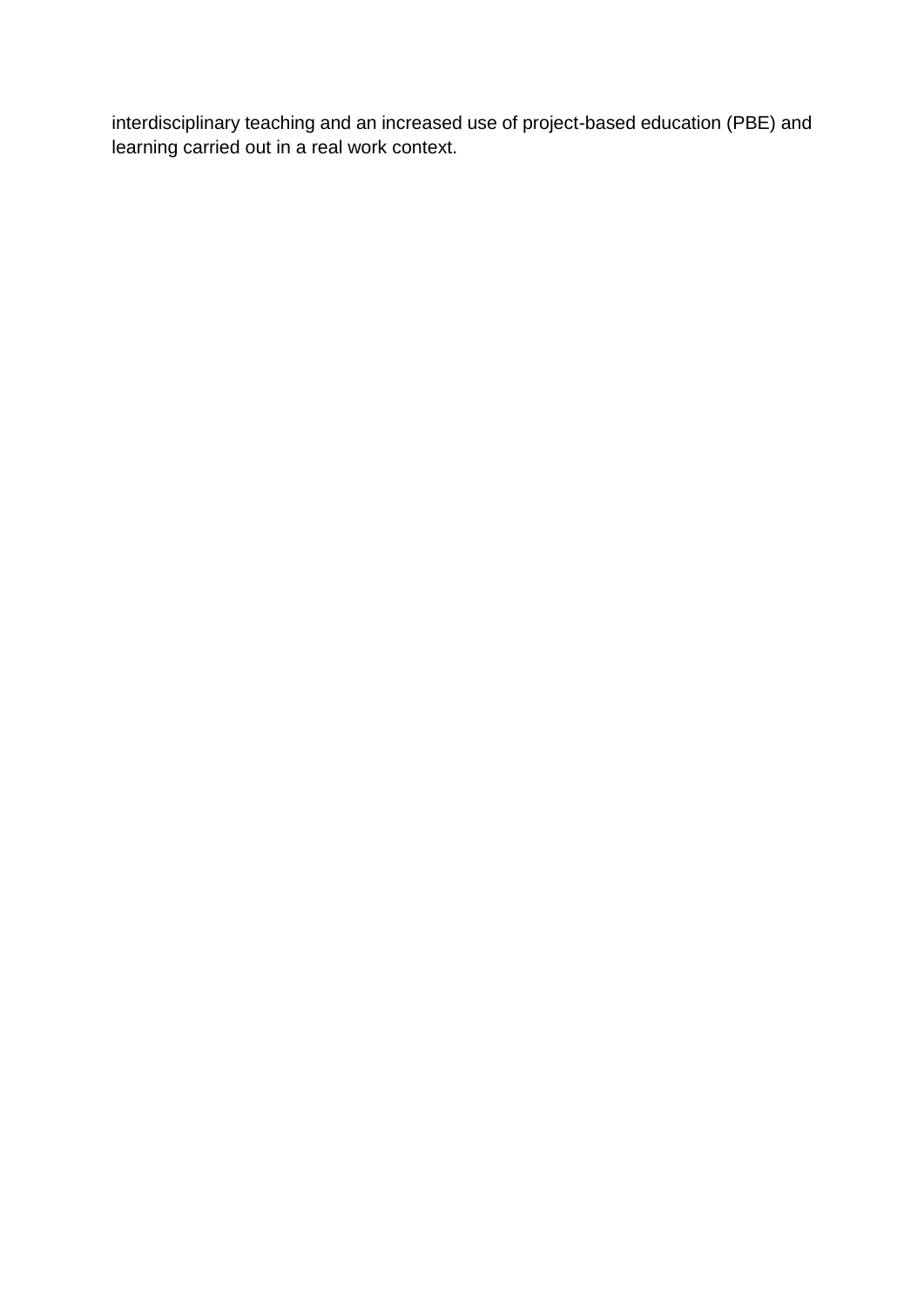# **1 INTRODUCTION**

Sustainablity education is definitively a crucial element in addressing the '2030 Agenda for Sustainable Development' established by the United Nations in 2015. Engineers in particular will play a central role if the 17 Sustainable Development Goals (SDG) are to be met. Consequently, engineering schools ought to prepare engineering students to meet these challenges. This implies that they are able to address the kind of complex and wicked problems that sustainable development presents. Nevertheless, and even if sustainability education has gained a considerable institutional momentum over the past few years, there remains ambiguity regarding which competencies are needed for future engineers. In this study, we investigate how this question is answered by engineering students and industrial organisations currently on opposite sides (supply and demand) of the employability market in France.

# **2 LITERATURE REVIEW**

It is widely recognised that the engineering profession has a major impact on society and that it will play a central role in addressing the SDGs. Engineers working towards achieving sustainability have to be creative and innovative. They must also adopt a future-oriented way of working and thinking [1]. During the last two decades, we have witnessed a transition from the traditional role of engineering which involved supporting industry and providing technical solutions to industrial problems towards a new and more inclusive role within society. This new role embraces not only technical approaches but also recognizes human and social factors [2].

This evolution of the role of the engineer requires the integration of new competencies in sustainability into the engineering curriculum. Based on a recent literature review [3] carried out in the context of the A-STEP 2030 project, even if sustainablity competencies are considered as critical for graduate engineering students, there is a lack of consensus in the educational literature regarding the relevant competencies.

Following Wiek et al. [4], one can distinguish between 'regular' competencies and 'essential' competencies. We consider technical competencies (including technical knowlegde, skills, aiblities, capabilities, capacities and other related concepts) that are systematically included in engineering academic programs as regular competencies. As a matter of course, engineering schools are putting emphasis on these competencies, which are considered as the core competencies of the engineering profession. Transversal competencies such as anticipatory thinking [5], integrated solutions [6], social participation [7], sustainable entrepreneurship [8] and normative or action competencies [9] are essential for meeting the sustainabilty challenge. However, these competencies are not entirely integrated into traditional academic engineering programs and are thus by and large neglected by engineering schools.

# **3 APPLIED METHODOLOGY**

For the data collection of our exploratory study, we opted for the focus group method, a widely used and popular data collection method in qualitative research. This allowed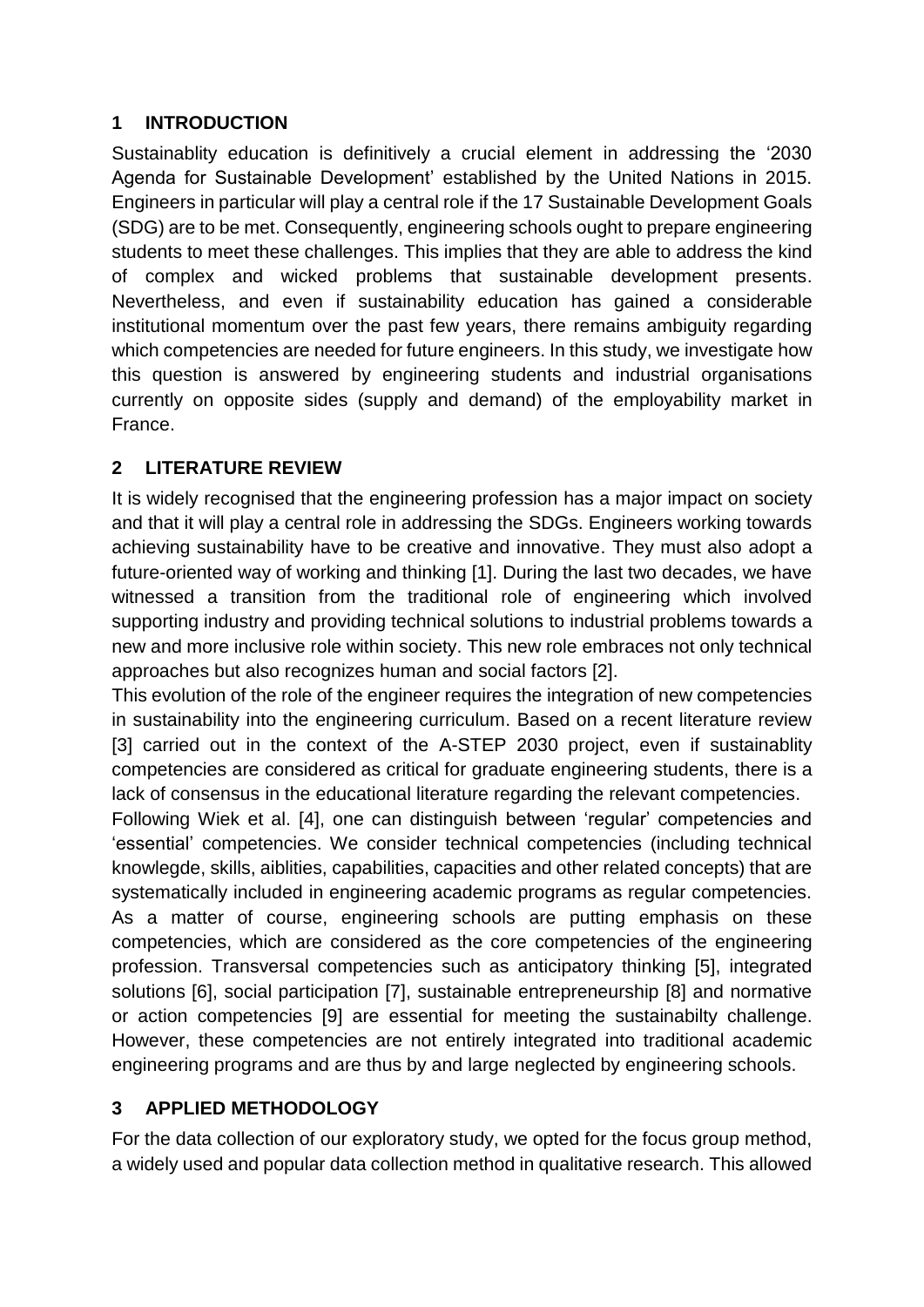us to inverstigate our research question by generating debates which were informed by group dynamics [10].

This method, which involves human participants, requires ethical considerations to be taken into account. We thus sought ethical approval from the Ethics Committee of TU Dublin before beginning the data collection. Focus group participants received written information about our research project, focus group study objectives, confidentiality and the possibility of withdrawal. They were asked in advance to give written consent. We completed two focus groups with engineering students and corporate representatives. For the student focus group, 9 participants from bachelor to master level were selected with the help of the local BEST (Board of European Students of Technology) student association. For the corporate focus group, 8 participants from diverse industries (electronics, automotive, energy, naval,…) were selected with the help of a local Alumni association.

As this study was part of the A-STEP 2030 European project, we carried out the focus groups in a very standardized way, following a collectively agreed upon Focus Group Handbook. Focus groups were undertaken in French as it was the native language of the participants and thus facilitated discussion. We undertook the following procedure:

- 1. At the beginning, participants were asked about their awareness of SDGs.
- 2. As a second step, they were asked to consider the skills needed for engineers to meet SDGs and to present their choices in a brainstorming session.
- 3. The third step consisted of a deep discussion about their choices and reasoning.

The two focus groups were digitally recorded and transcribed. Only selected citations were translated into English.

For the data analysis we also followed a standardized and collectively approved thematical analysis framework. The qualitative data analysis process was carried out by two senior researchers. This allowed us to discuss the group dynamics and to include group interactions in our analysis [11].

# **4 RESULTS**

Our findings show a particularly low level of SDG awareness among professional participants. The most surprising finding was that students' awareness of the SDGs can be described as moderate, which was lower than our expectations.

Concerning the competencies needed for achieving the SDGs, participating students defined the following requirements illustrated in Table 1 below: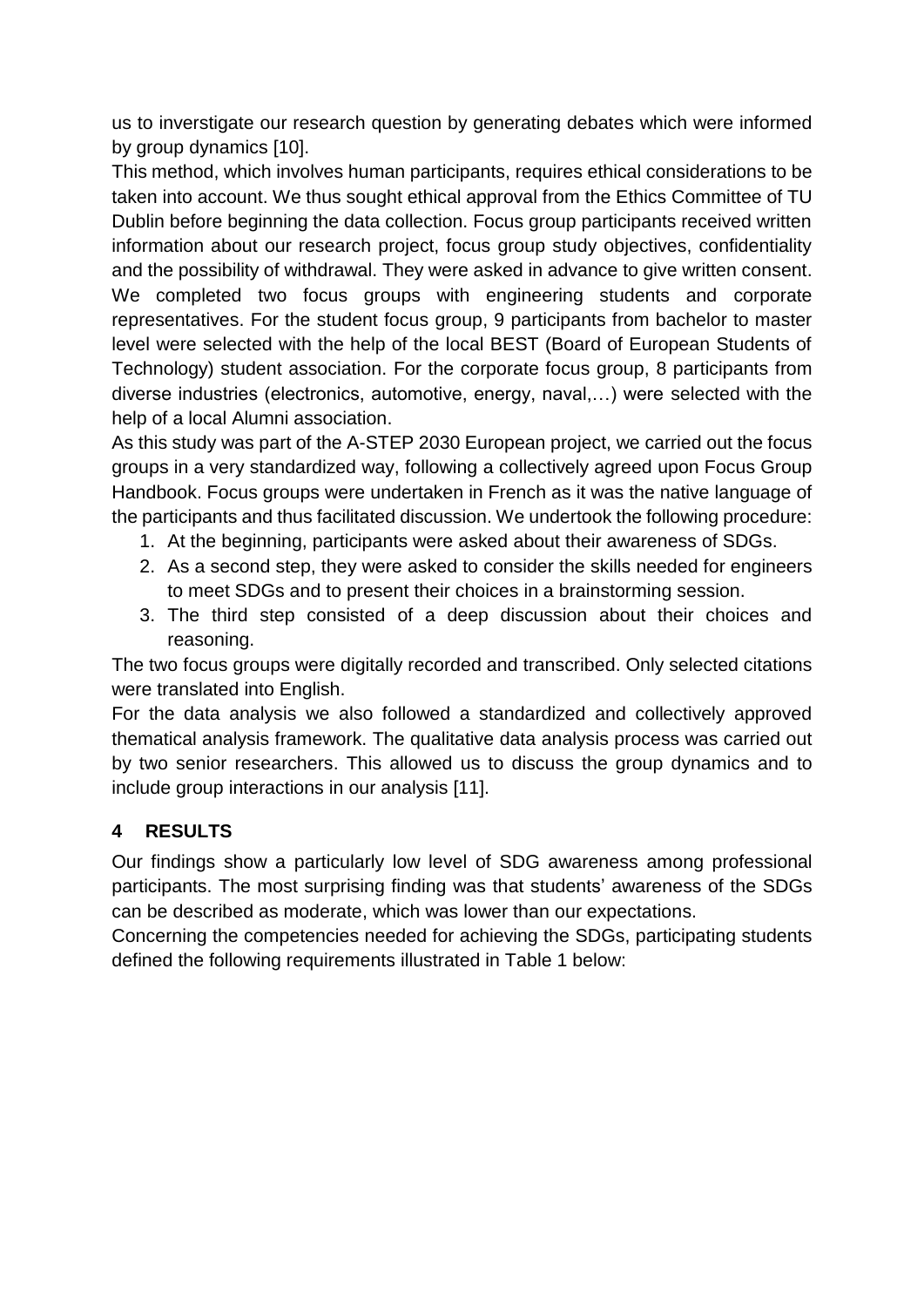| Table 1. | Unordered list of student participants' perception of competencies |
|----------|--------------------------------------------------------------------|
|          | needed for SDG's                                                   |

| Competencies – Student focus group in France             |                                |                               |  |  |
|----------------------------------------------------------|--------------------------------|-------------------------------|--|--|
| <b>Technical skills</b>                                  | Holistic thinking              | Open mindedness               |  |  |
| Economic skills                                          | Stress management              | Agility                       |  |  |
| Digital skills                                           | Creativity                     | Adaptability                  |  |  |
| Multidisciplinarity skills                               | Global Awareness               | <b>Emotional Intelligence</b> |  |  |
| Decision making skills                                   | Social Responsibility          | Perseverance/Grit             |  |  |
| Communication: Listening skills Sustainability Awareness |                                | <b>Ethical Conscience</b>     |  |  |
| Critical thinking                                        | <b>Environmental Awareness</b> | Personal engagement & agency  |  |  |
| Life cycle thinking                                      | General Knowledge              |                               |  |  |
| Analytical thinking                                      | Respect for others             |                               |  |  |

First, they outlined the importance of fundamental technical skills and digital skills complemented with economic skills. They were unanimous that technical skills are currently well-covered within the curriculum, arguing "all that is technical knowledge, we currently have it." They highlighted the need for economic skills, as "we are living in an economic world, we must have economic skills…that allow us to perceive the world today... especially for innovations". Surprisingly, they referred to relatively few application skills like multidisciplinary skills or decision-making skills.

Non-technical skills and competencies were considered by student participants to be vital for future engineers. They pointed out the importance of communication skills, and most particularly listening skills and ways of thinking (such as critical thinking, lifecycle thinking, analytical thinking or holistic thinking). However, they cited numerous attitudinal competencies related to their world views (a sense of social responsibility, environmental awareness, general knowledge or global awareness). They also highlighted character traits like adaptability, open-mindedness, perseverance/grit, respect for others, personal engagement, agency and ethical conscience.

Corporate focus group participants outlined the following required competencies for SDGs in Table 2:

| Competencies – Employers focus group in France |                                  |                            |  |  |
|------------------------------------------------|----------------------------------|----------------------------|--|--|
| Digital skills                                 | Inter-cultural skills            | Challenging the status quo |  |  |
| <b>Mathematics skills</b>                      | Collaboration                    | Social responsibility      |  |  |
| Economics skills                               | Communication: Foreign languages | Respect for others         |  |  |
| Design Skills                                  | <b>Respecting Diversity</b>      | Open-mindedness            |  |  |
| Interpretation skills                          | Teamwork                         | Agility                    |  |  |
| Innovation                                     | Creativity                       | <b>Ethical Conscience</b>  |  |  |
| Project management                             | Convergent thinking              |                            |  |  |

*Table 2. Unordered list of corporate paricipants' perception of needed competencies for SDG's*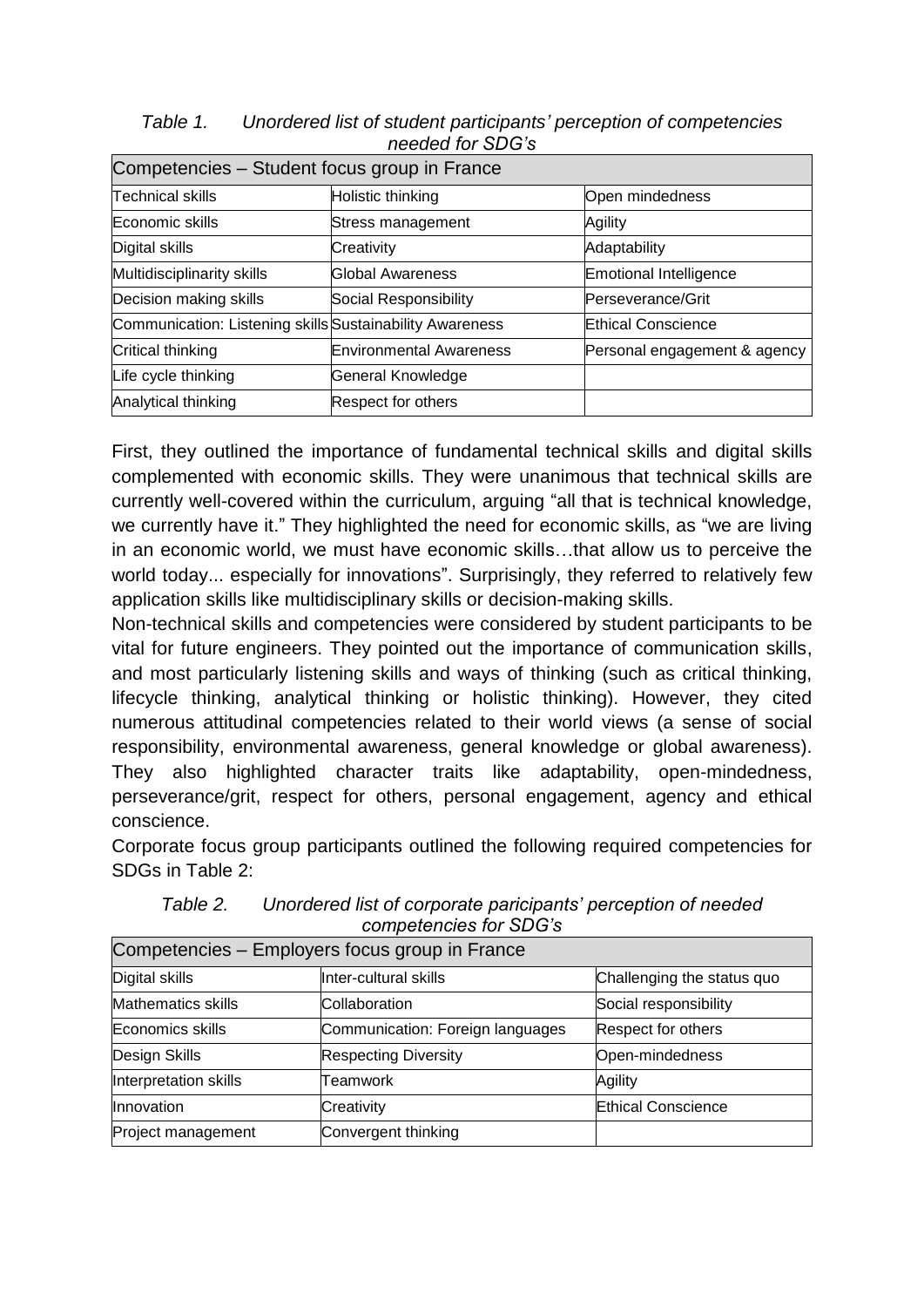For professional participants, similarly to students, "technical competencies are well taught in engineering schools;…this is their principal mission". They pointed out that "digital skills are important, engineers need to know how to process information, how to protect it, how to use software even without being specialized in that domain" regarding a "strong and practical knowledge in applied mathematics" as equally important. For the application skills, they highlighted the relevance of innovation capacity and design skills as critical to the innovation process.

They put a particular emphasis on the non-technical competencies like intercultural skills, collaboration, teamwork, respect for diversity and "project management with multicultural partners who understand each other…and work together with people who do not have the same culture. When working in a team and everybody has good ideas and we get better results". Related to these multicultural concerns, they called attention to the importance of "practical knowledge of foreign languages…this is much more than a basic knowledge of the English language".

Similarly to student participants, they found attitudinal competencies important but were less focused on character. This is an interesting finding. Concerning ethical conscience, they highlighted the significance of "intellectual honesty that means not stealing others' ideas" which was evoked several times. This finding demonstrates that industrial companies and organisations have a strong interest in innovation and creativity and their applicability for developing and protecting industrial patents. Comparing the results of students and employer focus groups, there is agreement regarding the fact that the technical competencies are well taught in French engineering schools. From these technical competencies, they single out digital skills as particularly important to engineers. As a matter of fact, technical skills should be combined with economic skills to provide a solid understanding for future engineers to face the challenges of SDGs. Concerning the non-technical competencies, creativity was outlined as an important skill for fostering innovation. We observed a strong convergence relative to attitudinal competencies such as social responsibility, respect for others, open-mindedness, agility and ethical conscience. Among these attitudinal competencies, the significance of social responsibility and ethical conscience were accentuated.

# **5 CONCLUSION**

The main conclusion that can be drawn from our study is that there is a growing need for non-technical or transversal competencies, especially for all kinds of competencies related to the attitudes of future engineers. Our findings are broadly consistent with previous research available in the literature suggesting emphasis on "competencies considered essential for sustainability that have not been the focus of traditional education and therefore require special attention" [4, pp. 204]. The engineering students suggested the integration of these essential competencies into the curricula in a transdisciplinary way within the traditional technical education through an increased use of project-based education (PBE) carried out in a real work context. The principal limitation of our study, in addition to the general limitations of qualitative studies, is its restriction to one engineering school. Within the framework of the A-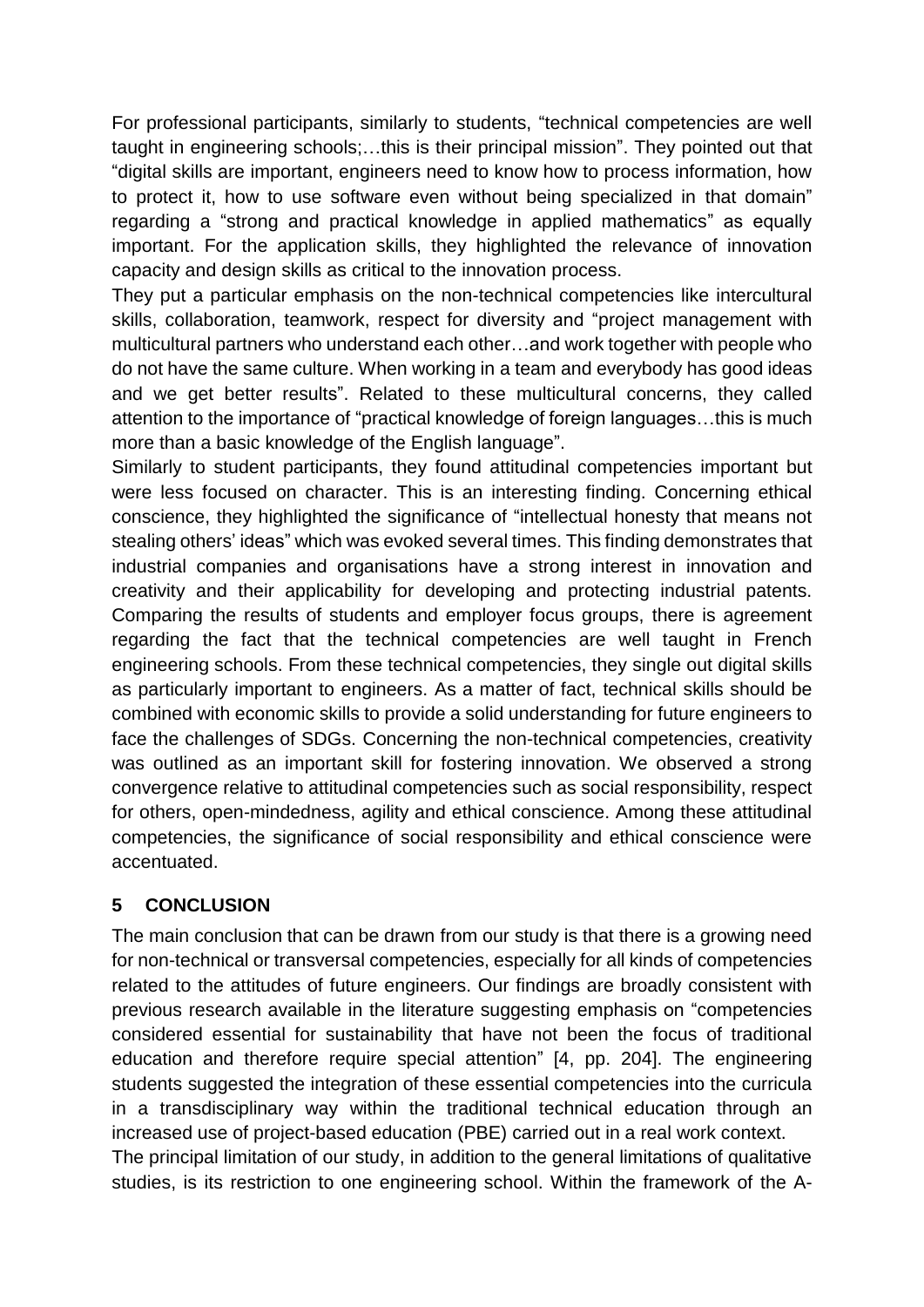STEP 2030 project, future research involves the comparison of participating countries at a European level.

# **ACKNOWLEDGMENT**

The authors would like to acknowledge the support of the EU Erasmus+ funding body under grant number 2018-1-FR01-KA203-047854 and all partners and associated partners in the A-STEP 2030 project for their help in Activity 1. Many thanks also to all the Focus Group Participants who engaged with the project and to the ENSTA BEST students association and ENSTA Bretagne Alumni members for their support.

The European Commission support for the production of this publication does not constitute an endorsement of the contents, which reflect the views only of the authors, and the Commission cannot be held responsible for any use which may be made of the information contained therein.

#### **REFERENCES**

- [1] Dodds, R. and Venables, R. (2005), Engineering for sustainable development: Guiding principles, Royal Academy of Engineering, London, pp. 1-52.
- [2] Lozano, R. (2008), Envisioning sustainability three-dimensionally, *Journal of Cleaner Production*, Vol. 16, pp. 1838–1846.
- [3] Beagon, U., Tabas, B. & Kövesi, K. (2019), Report on the Future Role of Engineers in Society and the Skills and Competences Engineering will Require, A-STEP 2030 - Report 1 Literature Review.
- [4] Wiek, A., Withycombe, L., & Redman, C. L. (2011), Key competencies in sustainability: a reference framework for academic program development, *Sustainability Science*, Vol. 6, No. 2, pp. 203-218.
- [5] Geden, M., Smith, A., Campbell, J., Spain, R., Amos-Binks, A., Mott, B., ... & Lester, J. (2019), Construction and Validation of an Anticipatory Thinking Assessment, *Frontiers in Psychology*, Available online: [https://doi.org/10.3389/fpsyg.2019.02749.](https://doi.org/10.3389/fpsyg.2019.02749)
- [6] [Quelhas, O.,](https://www.emerald.com/insight/search?q=Osvaldo%20Luiz%20Gon%C3%A7alves%20Quelhas) [Lima, G.,](https://www.emerald.com/insight/search?q=Gilson%20Brito%20Alves%20Lima) [Ludolf, N.,](https://www.emerald.com/insight/search?q=Nicholas%20Van-Erven%20Ludolf) [Meiriño, M.,](https://www.emerald.com/insight/search?q=Marcelo%20Jasmim%20Meiri%C3%B1o) [Abreu, C.,](https://www.emerald.com/insight/search?q=Chrystyane%20Abreu) [Anholon, R.,](https://www.emerald.com/insight/search?q=Rosley%20Anholon) [Vieira](https://www.emerald.com/insight/search?q=Julio%20Vieira%20Neto)  [Neto, J.](https://www.emerald.com/insight/search?q=Julio%20Vieira%20Neto) and [Rodrigues, L.,](https://www.emerald.com/insight/search?q=Leandro%20Silva%20Goulart%20Rodrigues) (2019), Engineering education and the development of competencies for sustainability, *[International Journal of](https://www.emerald.com/insight/publication/issn/1467-6370)  [Sustainability in Higher Education](https://www.emerald.com/insight/publication/issn/1467-6370)*, Vol. 20, No. 4, pp. 614-629.
- [7] Segalàs, J., Ferrer-Balas, D., Svanström, M., Lundqvist, U., & Mulder, K. F. (2009). What has to be learnt for sustainability? A comparison of bachelor engineering education competences at three European universities, *Sustainability Science*, Vol. 4, No. 1, pp. 1-17.
- [8] Obrecht, J. J. (2016). Sustainable entrepreneurship education: a new field for research in step with the 'effectual entrepreneur', *International Journal of Entrepreneurship and Small Business*, Vol. 29, No. 1, pp. 83-102.
- [9] Blok, V., Gremmen, B., & Wesselink, R. (2016), Dealing with the wicked problem of sustainability: The role of individual virtuous competence, *Business and Professional Ethics Journal*, Vol. 34, No. 3, pp. 297-327.